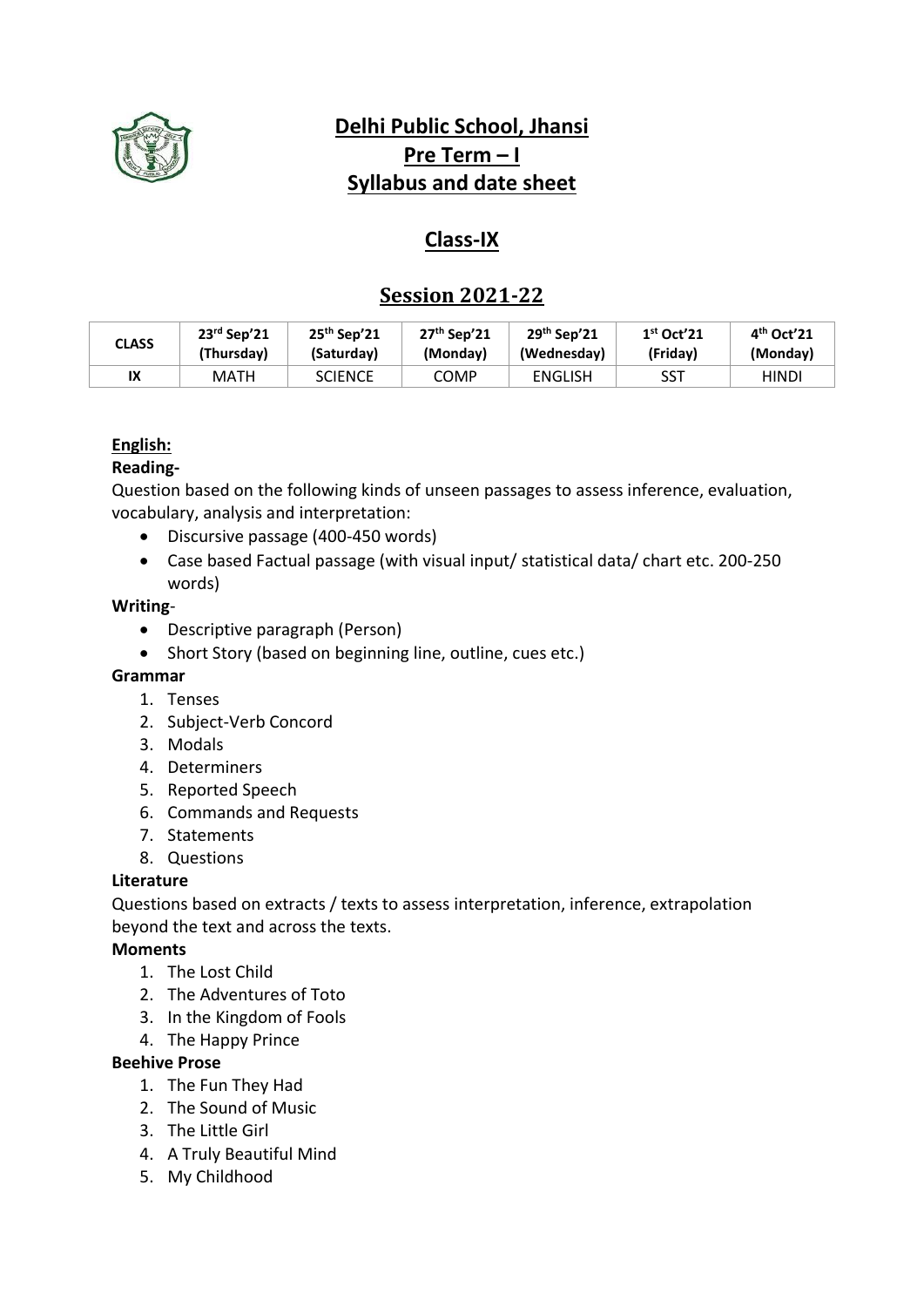#### **Poems-**

- 1. The Road Not Taken
- 2. Wind
- 3. Rain on The Roof
- 4. A Legend of The Northland

# **ह िंदी:**

**क्षितिज (गद्य)-**

पाठ -**1** दो बैलों की कथा

पाठ- **2-**लहासा की ओर

## **क्षितिज (काव्य )**

पाठ -9 कबीर की साखियां एवं सबद

पाठ -10 वाख

पाठ -**11** सवैये

**व्याकरण-** शब्द निर्ााण (उपसर्ा**,** प्रत्यय**,** सर्ास)

वाक्य भेद अलंकार

अपठठत र्दयाांश **,**अपठठत कावयाांश

### **Maths:**

Chapter 1 Number systems Chapter 3 Coordinate Geometry Chapter 4 Linear Equations in Two Variables Chapter 6 Lines and Angles Chapter 7 Triangles Chapter 12 Heron's Formula Chapter 14 Statistics

### **Science:**

#### **Physics**

Chapter 8: Motion Chapter 9: Force and Laws of Motion.

#### **Chemistry**

Chapter 2: Is matter around us is pure?

#### **Biology**

Chapter 5: The Fundamental unit of Life Chapter 6: Tissues

#### **S.St:**

**History** 

Chapter 1: French Revolution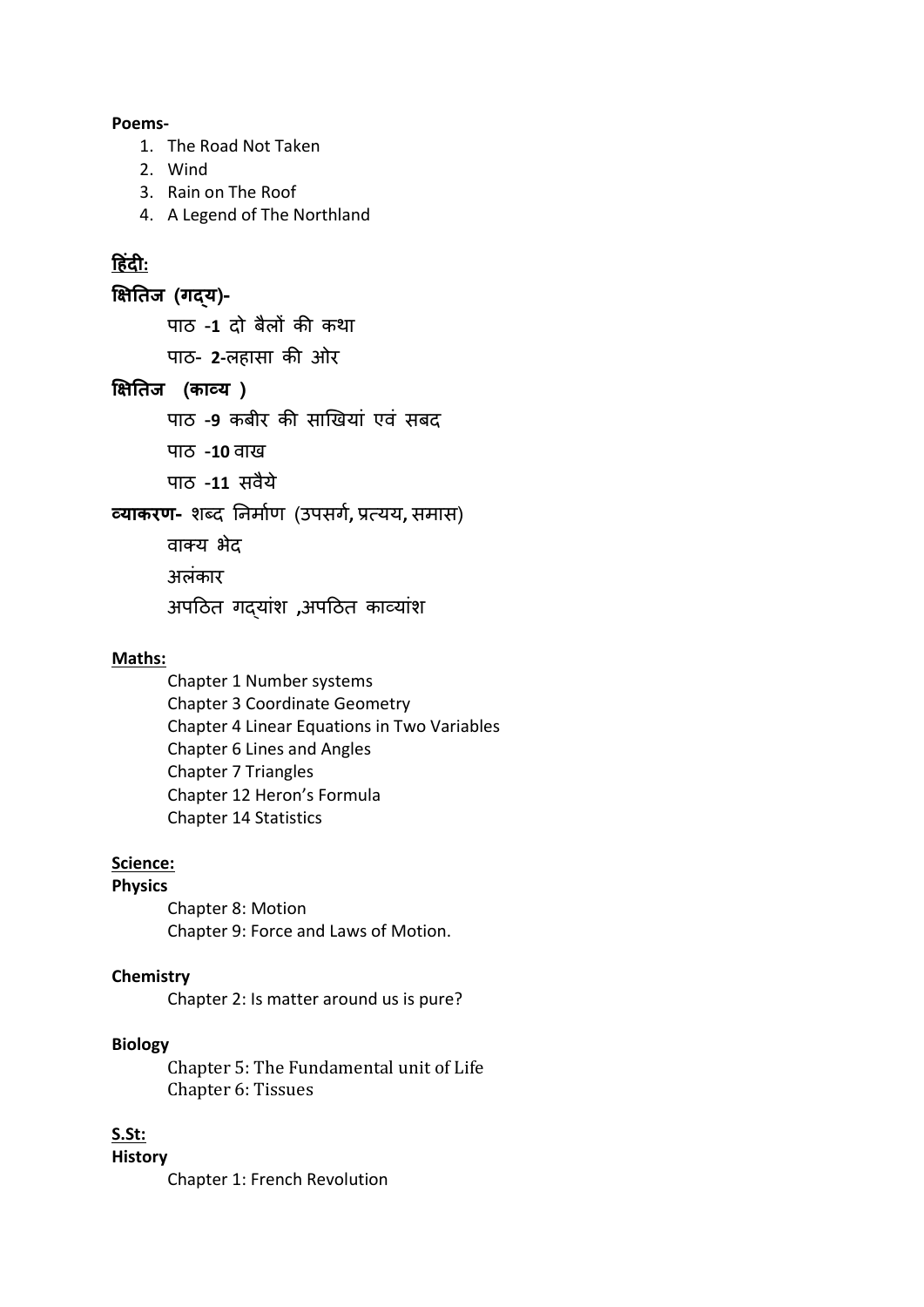# **Geography**

Chapter 1: India size and location Chapter 2: Physical features of India

### **Economics**

Chapter-1: Story of village Palampur Chapter-2: People as resource

#### **Political Science:**

Chapter-1: What is democracy why democracy Chapter-2: Constitutional Design

### **Computer:**

Ch-7: Safely Browsing the Web and Using Social Networks Ch-8: Word Processing Tools Ch-9: Presentation Tools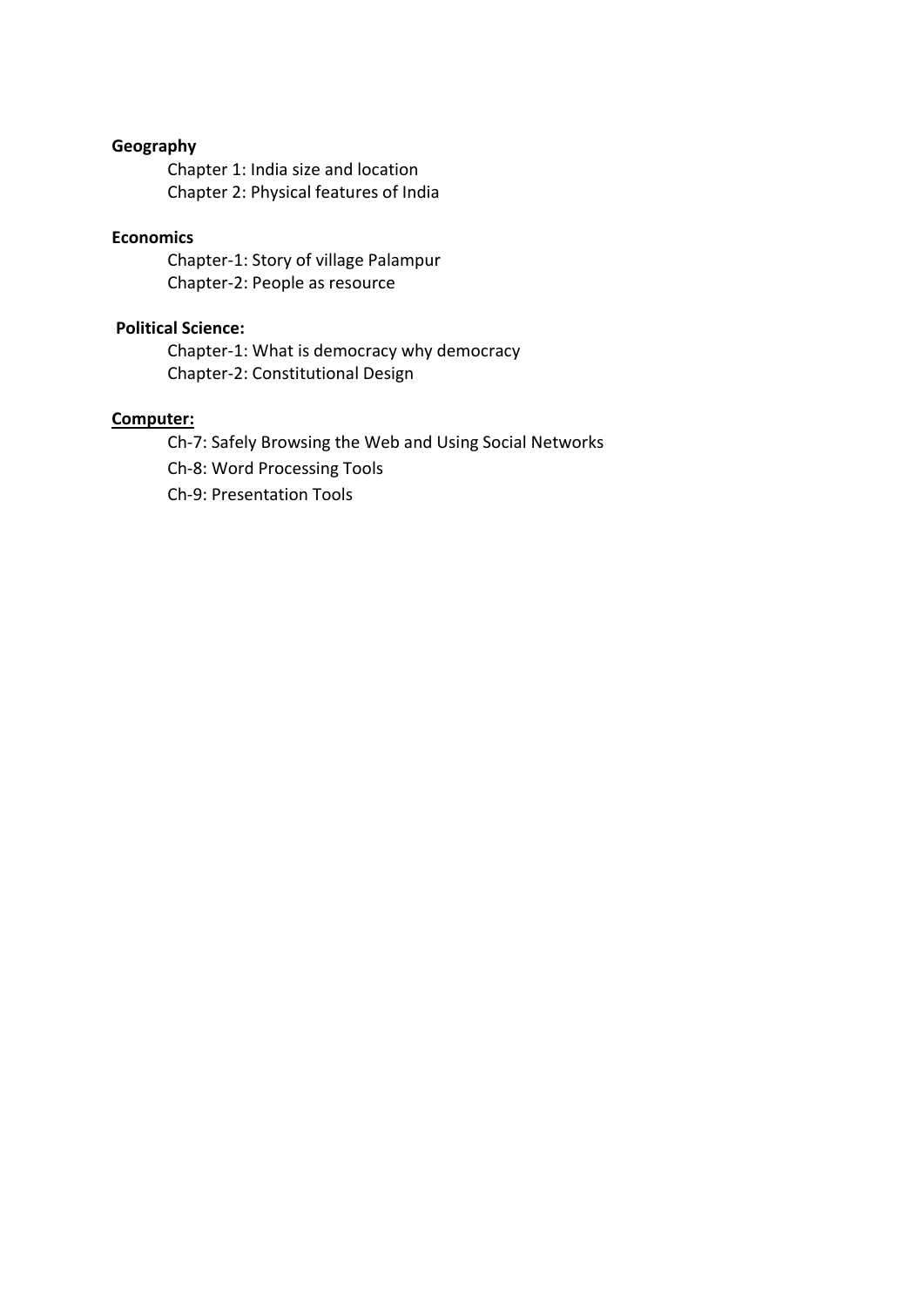# **DELHI PUBLIC SCHOOLREVISION PLAN (Month: September 2021) CLASS: IX**

| <b>English</b> |                                                                                     |                          |
|----------------|-------------------------------------------------------------------------------------|--------------------------|
| Date           | <b>Chapter Name</b>                                                                 | <b>Revision and Test</b> |
| $10th$ Sep     | English Grammar: Tenses, Subject- verb Concord, Modals                              | <b>Revision Session</b>  |
| $11th$ Sep     | English Grammar: Tenses, Subject- verb Concord, Modals                              | Quiz/Test                |
| $13th$ Sep     | English Grammar: Determiners, Reported Speech,                                      | <b>Revision Session</b>  |
|                | Commands & request, Statements, Questions                                           |                          |
| $14th$ Sep     | English Grammar: Determiners, Reported Speech,                                      | Quiz/Test                |
|                | Commands & request, Statements, Questions                                           |                          |
| $16th$ Sep     | Moments: The Lost Child, The Adventure of Toto<br><b>Revision Session</b>           |                          |
| $17th$ Sep     | Moments: The Lost Child, The Adventure of Toto<br>Quiz/Test                         |                          |
| 18th Sep       | Beehive Prose: The fun they had, The sound of Music, The<br><b>Revision Session</b> |                          |
|                | Little girl, A truly beautiful mind                                                 |                          |
| $20th$ Sep     | The Road not taken, Wind, rain on the roof<br><b>Revision Session</b>               |                          |
| $21st$ Sep     | Beehive Prose: The fun they had, The sound of Music, The<br>Quiz/Test               |                          |
|                | Little girl, A truly beautiful mind, The Road not taken,                            |                          |
|                | Wind, rain on the roof                                                              |                          |

| <b>Hindi</b> |                                      |                                           |
|--------------|--------------------------------------|-------------------------------------------|
| <b>Date</b>  | <b>Chapter Name</b>                  | <b>Revision and Test</b>                  |
| 13th Sep     | पाठ -1 दो बैलों की कथा               | प् <b>नरावृति</b> ,वर्कशीट /कक्षा परीक्षा |
|              | पाठ- 2-लहासा की ओर                   |                                           |
| $14th$ Sep   | पाठ -9 कबीर की साखियां एवं सबद       | पुनरावृति ,वर्कशीट /कक्षा परीक्षा         |
| $15th$ Sep   | पाठ -10 वाख                          | प् <b>नरावृति</b> ,वर्कशीट /कक्षा परीक्षा |
|              | पाठ -11 सवैये                        |                                           |
| $18th$ Sep   | शब्द निर्माण (उपसर्ग, प्रत्यय, समास) | प् <b>नरावृति</b> ,वर्कशीट /कक्षा परीक्षा |
|              | वाक्य भेद                            |                                           |
| 20th Sep     | अलंकार                               | पुनरावृति ,वर्कशीट /कक्षा परीक्षा         |
| 21st Sep     | अपठित गद्यांश,अपठित काव्यांश         | पुनरावृति, वर्कशीट /कक्षा परीक्षा         |

## **Maths**

| Date           | <b>Chapter Name</b>                          | <b>Revision and Quiz</b> |
|----------------|----------------------------------------------|--------------------------|
| 10-09-21       | Chapter 1: Number systems                    | Revision and Quiz        |
| 13-09-21       | Chapter 14: Statistics                       | Revision and Quiz        |
| 14-09-21       | <b>Chapter 3: Coordinate Geometry</b>        | Revision and Quiz        |
| 15-09-21       | Chapter 4: Linear Equations in Two Variables | Revision and Quiz        |
| 16-09-21       | Chapter 6: Lines and Angles                  | Revision and Quiz        |
| 17-09-21       | Chapter 7: Triangles                         | Revision and Quiz        |
| 18-09-21       | Chapter 12: Heron's Formula                  | Revision and Quiz        |
| $20 - 09 - 21$ | Chapter 6: Lines and Angles                  | Revision and Quiz        |
| 21-09-21       | Chapter 7: Triangles                         | Revision and Quiz        |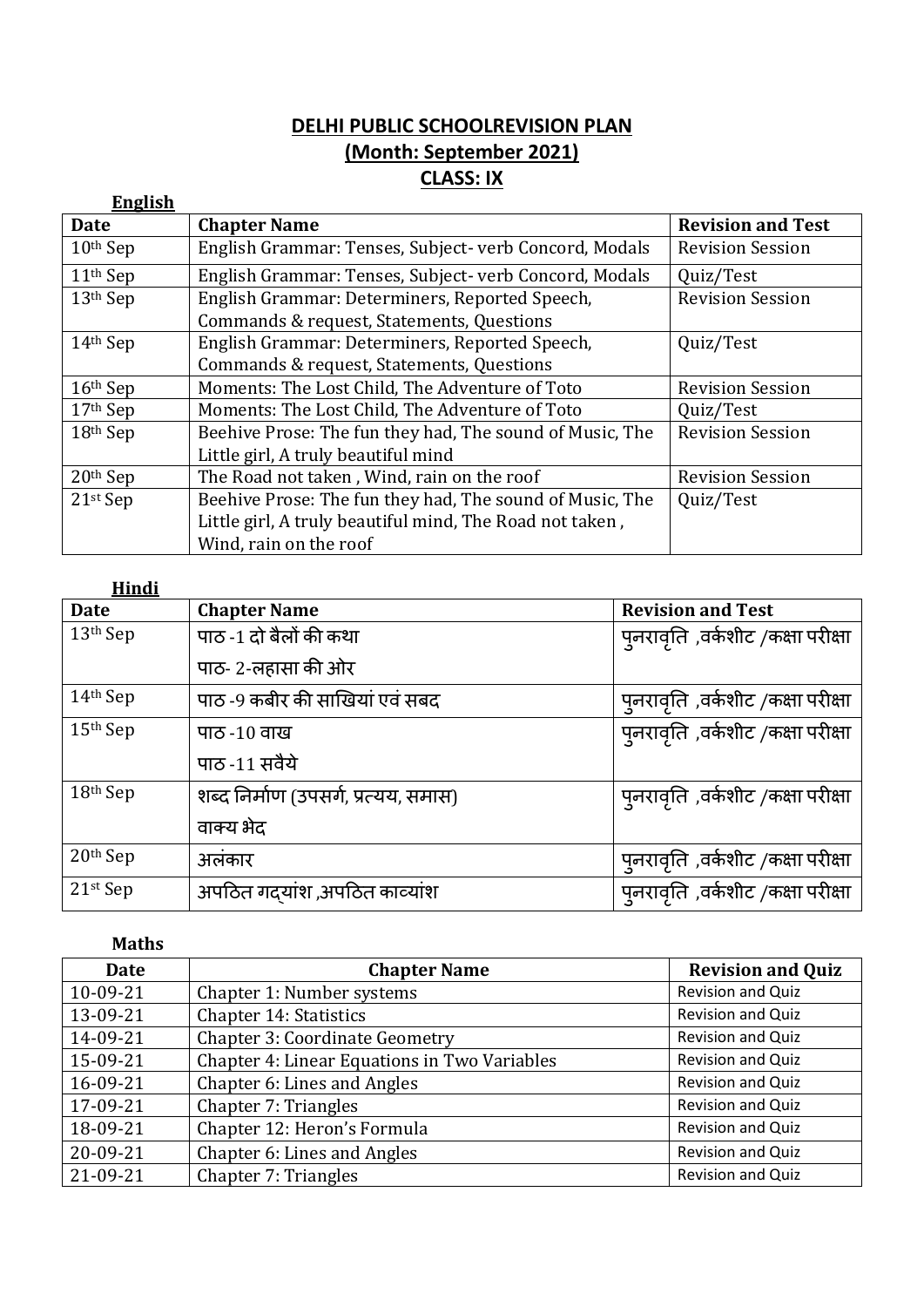| 22-09-21 | Chapter 1 : Number systems      | <b>Revision and Quiz</b> |
|----------|---------------------------------|--------------------------|
|          | Chapter 3 : Coordinate Geometry |                          |

| <b>Physics</b> |                      |                                                            |  |  |
|----------------|----------------------|------------------------------------------------------------|--|--|
| <b>Date</b>    | <b>Chapter Name</b>  | <b>Revision and worksheet / Test</b>                       |  |  |
| $13th$ Sep     | Chapter 8: Motion    | When is a body said to be in a state of Motion, Scalar and |  |  |
|                |                      | Vector Quantities, Concept of Distance and Displacement,   |  |  |
|                |                      | Speed and Velocity, Uniform Speed & Uniform velocities,    |  |  |
|                |                      | Acceleration + QUIZ (20 Questions).                        |  |  |
| $15th$ Sep     | Chapter 8: Motion    | Graphs and Derivation of First Equation of Motion from     |  |  |
|                |                      | definition of Acceleration and Graph. + QUIZ (20           |  |  |
|                |                      | Questions)                                                 |  |  |
| $16th$ Sep     | Chapter 8: Motion    | Derivation of second and third equation of Motion from     |  |  |
|                |                      | Graph + QUIZ (20 Questions)                                |  |  |
| 18th Sep       | Chapter 9: Force and | Balanced and Unbalanced Force, Galileo's Experiment and    |  |  |
|                | Laws of Motion.      | Concept of Inertia                                         |  |  |
| 20th Sep       | Chapter 9: Force and | Newton's First Law of Motion, Second Law of Motion;        |  |  |
|                | Laws of Motion.      | Newton's Third Law of Motion, Law of Conservation of       |  |  |
|                |                      | Momentum.                                                  |  |  |
| $21st$ Sep     | Chapter 8 and        | Cumulative Revision: QA from Chapter 8 & Chapter 9.        |  |  |
|                | Chapter 9            |                                                            |  |  |

## **Chemistry**

| Date       | <b>Chapter Name</b>          | <b>Revision and Test</b> |
|------------|------------------------------|--------------------------|
| $7th$ Sep  | Is matter around us is pure? | Revision and worksheet   |
| $10th$ Sep | Is matter around us is pure? | Quiz in Google form      |

# **Biology**

| Date       | <b>Chapter Name</b>          | <b>Revision and Test</b> |
|------------|------------------------------|--------------------------|
| $10th$ Sep | The Fundamental unit of Life | <b>Revision and Test</b> |
| $11th$ Sep | The Fundamental unit of Life | <b>Revision and Test</b> |
| $16th$ Sep | Tissues                      | <b>Revision and Test</b> |
| $17th$ Sep | <b>Tissues</b>               | <b>Revision and Test</b> |
| $18th$ Sep | <b>Tissues</b>               | <b>Revision and Test</b> |

## **History & Geography**

| <b>Date</b> | <b>Chapter Name</b>              | <b>Revision and worksheet / Test</b> |
|-------------|----------------------------------|--------------------------------------|
| $10th$ Sep  | Ch-1: India size and location    | Revision                             |
|             | Ch-2: Physical features of India |                                      |
| $11th$ Sep  | Ch-1: India size and location    | Test                                 |
| $16th$ Sep  | Ch-1: French Revolution          | <b>Revision and Test</b>             |
| $17th$ Sep  | Ch-1: French Revolution          | <b>Revision and Test</b>             |
| $18th$ Sep  | Ch-1: French Revolution          | <b>Revision and Test</b>             |

# **Economics & Political Science**

| <b>Date</b>                  | <b>Chapter Name</b>               | <b>Revision and worksheet / Test</b>   |
|------------------------------|-----------------------------------|----------------------------------------|
| $\vert$ 13 <sup>th</sup> Sep | What is Democracy? Why Democracy? | Revision Test/ Quiz, doubts discussion |